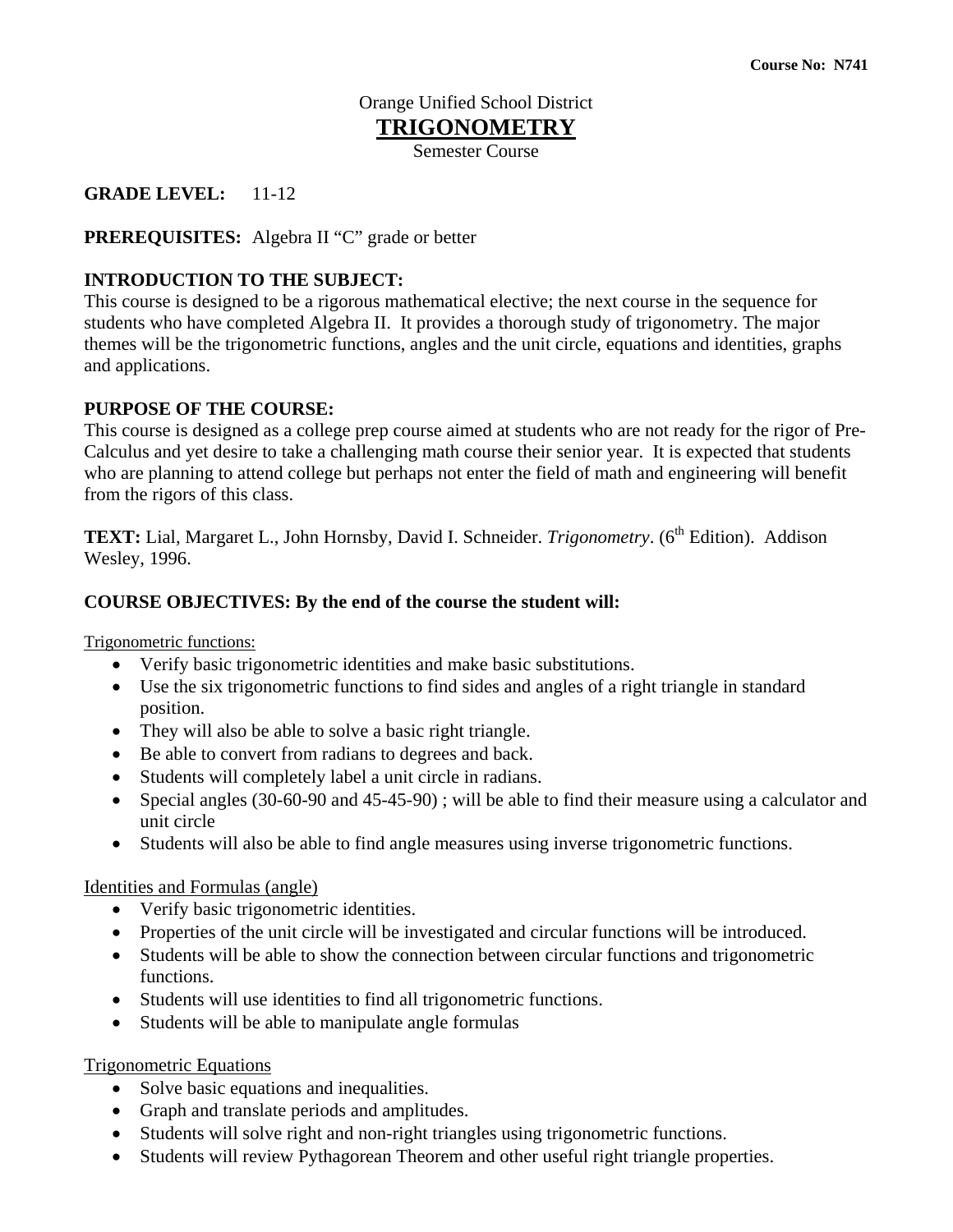Trigonometry Page 2

Polar Coordinates and equations

- Students will be able to translate rectangular coordinates to polar.
- Students will solve and graph basic polar equations.

#### Complex numbers and Vectors

- Students will understand and be able to graph the trigonometric form of a complex number
- Students will understand the relation to vectors.

## **COURSE OVERVIEW AND APPROXIMATE UNIT TIME ALLOTMENTS:**

# **FIRST QUARTER**

| <b>Standard</b> | Concept                                                                                                                                                                                                                                                                                                                                                                                                                                                                                                      | <b>Text</b> | <b>Assessment</b>                                                                                                                                                                                                                                                                                                                                                  | <b>Projects</b>                                                                                                                          |
|-----------------|--------------------------------------------------------------------------------------------------------------------------------------------------------------------------------------------------------------------------------------------------------------------------------------------------------------------------------------------------------------------------------------------------------------------------------------------------------------------------------------------------------------|-------------|--------------------------------------------------------------------------------------------------------------------------------------------------------------------------------------------------------------------------------------------------------------------------------------------------------------------------------------------------------------------|------------------------------------------------------------------------------------------------------------------------------------------|
| 1               | Students will understand the<br>notion of the angle in both<br>degrees and radians.                                                                                                                                                                                                                                                                                                                                                                                                                          | $1.1 - 1.4$ | Alternate daily: quiz,<br>group warm-up problems<br>Students will demonstrate<br>their understanding of<br>radian measure by using<br>the radius of a circle.                                                                                                                                                                                                      | <b>Key Assignments</b><br>Homework 1.1-1.4<br>Radian Snowman                                                                             |
| $\overline{2}$  | Students know definition of<br>the six trigonometric<br>functions as x-y coordinates<br>of the unit circle. Students<br>will use the points on the unit<br>circle to graph sine, cosine<br>and tangent functions.<br>Students review 30-60-90 and<br>45-45-90 triangles.<br>Students learn to use the<br>calculator to find the values of<br>sine, cosine, tangent, and their<br>reciprocals.<br>Students learn to use the<br>inverse key on a calculator to<br>find the angle of the six trig<br>functions. | 1.5         | Alt daily: quiz and group<br>warm-ups.<br>Students will be quizzed<br>on the special reference<br>angles, $30^\circ$ , $60^\circ$ , and $45^\circ$<br>on the unit circle without<br>using a calculator.<br>Chapter 1 Test: **<br>Students take a calculator<br>and non-calculator parts of<br>the test.<br>$(1)$ use calcs to find trig<br>and inverse trig $f(x)$ | Homework 1.5<br>Trig A                                                                                                                   |
| 7, 12, 19       | Students know the tangent of<br>the angle that a line makes<br>with the x-axis is equal to the<br>slope of the line; students use<br>trig to determine unknown<br>sides of angles in right<br>triangles; Students are adept<br>at using trig in a variety of<br>applications and word<br>problems.                                                                                                                                                                                                           | $2.1 - 2.4$ | Alt: quiz & gp warmup<br>Chapter 2 test **                                                                                                                                                                                                                                                                                                                         | Homework $2.1 - 2.4$<br><b>Similar Triangles</b><br>worksheet<br><b>Reference Angles</b><br>The Legend of<br><b>SOHCAHTOA</b><br>reading |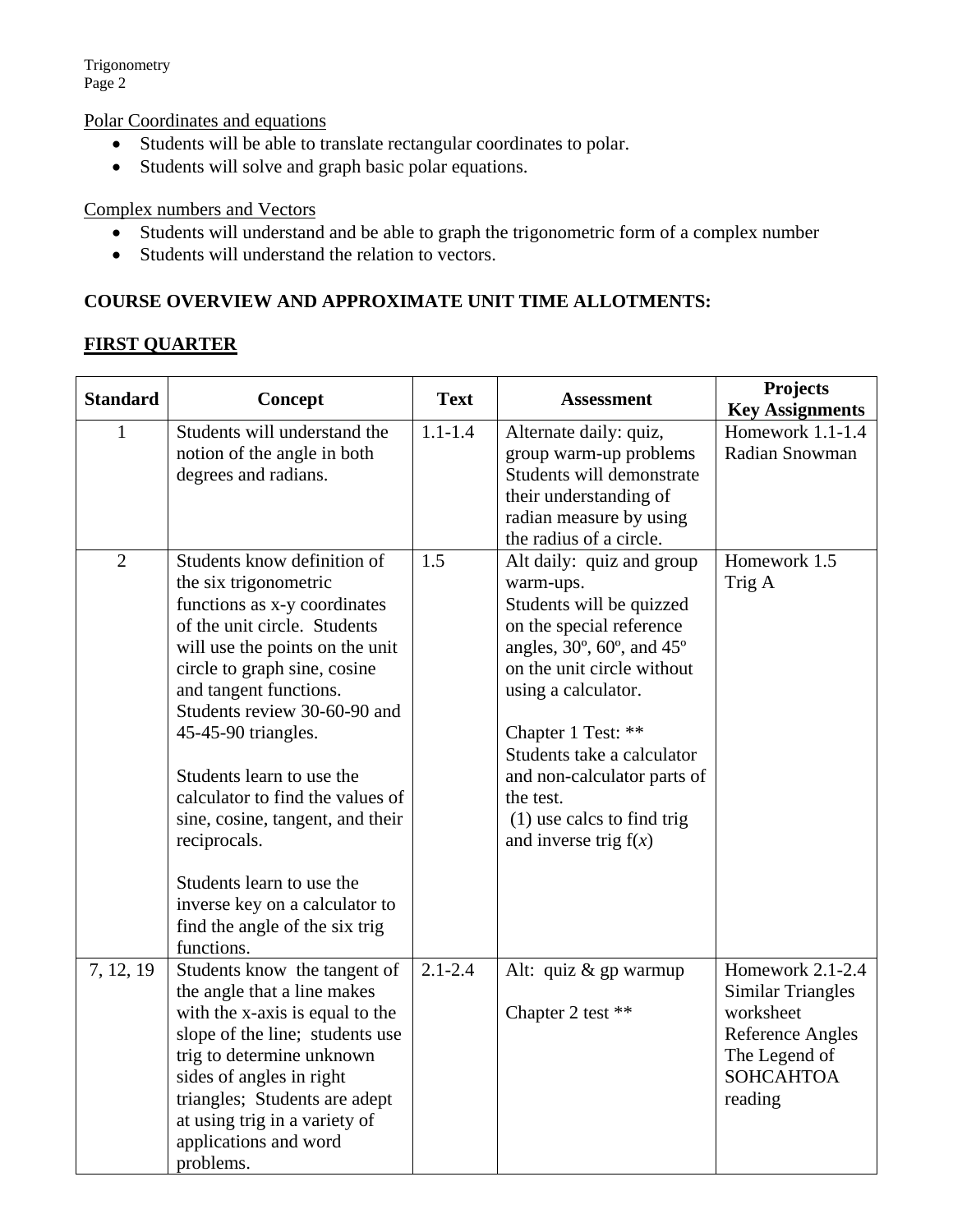| <b>Standard</b> |                                           | <b>Text</b> | <b>Assessment</b>           | <b>Projects</b>        |
|-----------------|-------------------------------------------|-------------|-----------------------------|------------------------|
|                 | <b>Concept</b>                            |             |                             | <b>Key Assignments</b> |
| 3, 9, 19        | Students understand the unit              | $3.1 - 3.4$ | Alt: quiz $&$ warmups       | Homework 3.1-3.4       |
|                 | circle and circular functions.            |             |                             | Trig practice 3A       |
|                 | Be able to convert degrees to<br>radians. |             | Chapter 3 test **           |                        |
|                 | Students will be able to                  |             |                             |                        |
|                 | convert from degree to radian             |             |                             |                        |
|                 | and radian to degree without              |             |                             |                        |
|                 | using a calculator.                       |             |                             |                        |
| 4, 5, 6         | Students know the domain                  | $4.1 - 4.3$ | Alt quiz & warmups          | Homework $4.1 - 4.4$   |
|                 | and range for all basic six               |             |                             | Trig practice 4a       |
|                 | trigonometry functions.                   |             | Chapter 4 test $**$ is Mid- |                        |
|                 | Students graph all six trig               |             | semester test               |                        |
|                 | functions in the form of                  |             |                             |                        |
|                 | $y = A\sin(Bx - C) + D;$                  |             | Students are given a        |                        |
|                 | understand period, amplitude,             |             | timed-test on graphing all  |                        |
|                 | phase shift and translations of           |             | six trigonometry functions  |                        |
|                 | the graphs.                               |             | with domain and range.      |                        |
|                 |                                           |             | Students also need to be    |                        |
|                 |                                           |             | able to identify the zeros  |                        |
|                 |                                           |             | and vertical asymptotes     |                        |
|                 |                                           |             | where they apply.           |                        |

# **SECOND QUARTER**

| <b>Standard</b> |                                    | <b>Text</b> | <b>Assessment</b>          | <b>Projects</b>        |
|-----------------|------------------------------------|-------------|----------------------------|------------------------|
|                 | <b>Concept</b>                     |             |                            | <b>Key Assignments</b> |
| 3, 10, 11       | Students know the                  | $5.1 - 5.6$ | Alt quiz & warmups         | Homework $5.1-5.6$     |
|                 | Pythagorean, reciprocal,           |             |                            | Trig practice 5A,B     |
|                 | quotient, periodic, and even-      |             | Informal assessment on all |                        |
|                 | odd identities. They can use       |             | identities throughout the  |                        |
|                 | them to find trig functions and    |             | class period.              |                        |
|                 | to verify/establishing             |             |                            |                        |
|                 | identities.                        |             | Chapter 5 Test**           |                        |
|                 |                                    |             |                            |                        |
|                 | Students know and can use          |             | Students show how to       |                        |
|                 | the half and double angle          |             | rewrite more complex       |                        |
|                 | formulas to simplify and find      |             | angle using sum and        |                        |
|                 | the value of specific              |             | difference formulas.       |                        |
|                 | trigonometry angles.               |             |                            |                        |
| 8.9             | Students know the definitions      | $6.1 - 6.4$ | Alt quiz $&$ warmups       | Homework 6.1-6.4       |
|                 | of the inverse trig $f(x)$ and can |             |                            | Trig practice 6A       |
|                 | graph them; compute by hand        |             | Chapter 6 Test**           | Christmas Project:     |
|                 | values of the trig $f(x)$ and the  |             |                            | Algebra Review         |
|                 | inverse trig $f(x)$ at various     |             |                            | study guide. $(2)$     |
|                 | standard points.                   |             |                            |                        |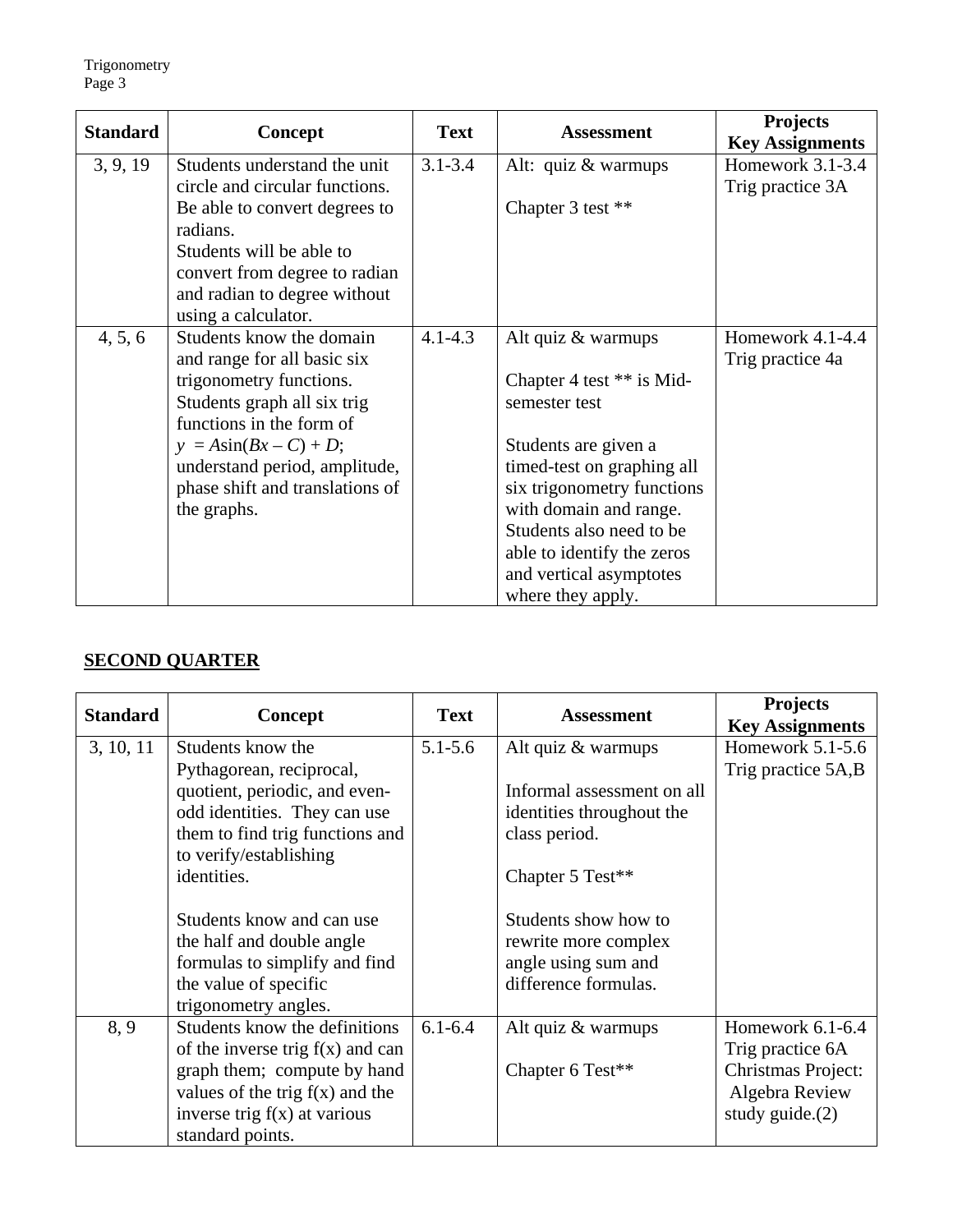| <b>Standard</b> | Concept                         | <b>Text</b> | <b>Assessment</b>                   | <b>Projects</b><br><b>Key Assignments</b> |
|-----------------|---------------------------------|-------------|-------------------------------------|-------------------------------------------|
| 13, 14          | Students can identify SAS,      | $7.1 - 7.3$ | Alt quiz & warmups                  | Homework 7.1-7.3                          |
|                 | SSS, ASA, and SSA cases.        |             |                                     | Trig practice 7A                          |
|                 | Students know the law of        |             | Chapter 7 Test **                   |                                           |
|                 | sines and cosines and use       |             |                                     |                                           |
|                 | them to solve triangles and     |             |                                     |                                           |
|                 | triangle problems.              |             |                                     |                                           |
| 14, 15,         | Students can find the area of a | $8.1 - 8.6$ | Alt quiz & warmups                  | Homework 8.1-8.6                          |
| 17, 18          | triangle; can represent a       |             |                                     | Trig practice 8A                          |
|                 | complex number in polar         |             | <b>Chapter 8 Test</b>               | Trig Cards-                               |
|                 | form and how to multiply        |             |                                     | project: create                           |
|                 | their polar form; know          |             | <b>Semester Final:</b>              | playing cards of                          |
|                 | DeMoivre's theorem and can      |             | Cumulative                          | key formulas and                          |
|                 | give nth roots; familiar with   |             |                                     | /or concepts for                          |
|                 | polar coordinates of a point    |             | Students express a                  | final.                                    |
|                 | given in rectangular            |             | complex number in polar             |                                           |
|                 | coordinates and represent       |             | form. They find the n <sup>th</sup> |                                           |
|                 | equations in both rectangular   |             | root using DeMoivre's               |                                           |
|                 | and polar form.                 |             | theorem. Students convert           |                                           |
|                 |                                 |             | from rectangular                    |                                           |
|                 |                                 |             | coordinates to polar                |                                           |
|                 |                                 |             | coordinates and vice versa.         |                                           |

\*\* Tests: Tests include both a multiple choice section and a free response where students show their work and receive partial credit for correct work. All assessments include an open ended question that allows students to explain their understanding of a major (standard) concept. Students who do not pass with a 70% or better can retake for a max grade of 70%.

\*\*\* Assessment driven instruction: Each test is gone over with students; problems that many students missed are reviewed and placed on the next test. Students know this and prepare using chapter review suggested problems. This in turn makes possible 'spiraling' and make tests partly cumulative.

(1) Technology is used to find trig functions, graph to examine the changes in period and amplitude. (2) Projects: Students will compose a Review Study Guide for Algebra II. This is planned because many seniors will be taking ACT and SAT tests. In addition they will take placement test at Jr. College and the ELM and EPT.

| DATE OF CONTENT REVISION:                            | February 2009     |
|------------------------------------------------------|-------------------|
| <b>DATE OF CURRENT CONTENT REVISION: August 2010</b> |                   |
| <b>DATE OF BOARD APPROVAL:</b>                       | February 12, 2009 |